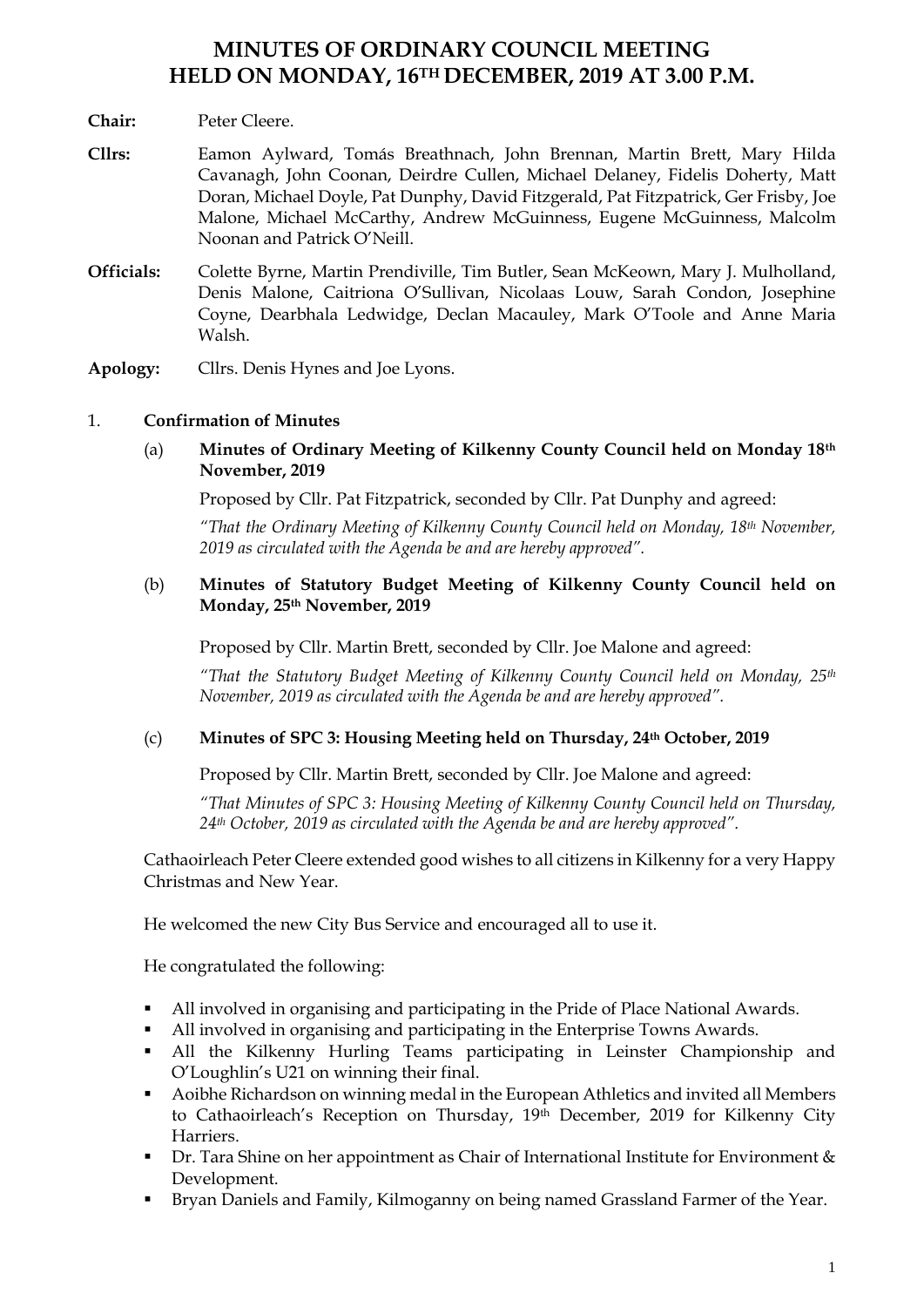The Cathaoirleach extended votes of sympathy to:

- Family of the late Noel Mylett, Newrath
- Family of the late Peadar Bairead
- Family of the late Cormac O'Braonán
- Family of the late Ray Cody, Dunamaggin
- Family of the late Mary O'Meara, Piltown.
- Family of the late Ger Fitzpatrick, Kilmacow.
- Family of the late Catherine Balckmore, Mooncoin.
- Family of the late Danny Walsh, Mullinavat.
- Family of the late Jim & Mary Moore, Piltown.
- **•** Family of the late Bridie Everett, Mooncoin.
- Family of the late Hannah McNamara, Glenmore.
- Family of the late Mona Dunne, Glenmore
- Family of the late Tess McDonald, Mullinavat.
- Family of the late Pat Mernagh, Glenmore
- Family of the late Mary Lynch, Glenmore.
- Family of the late Christopher Comiskey, Dublin.

#### 2. (a) **Housing & Other Disposal** *– Tithíocht & Díuscairt Eile*

(i) It was proposed by Cllr. Ger Frisby seconded by Cllr. Fidelis Doherty and agreed:

*"That, in accordance with the provisions of Section 183 of the Local Government Act, 2001, Kilkenny County Council hereby approves of the disposal of its interest in land at Belview, Co. Kilkenny (as identified on the enclosed map), to Suir Shipping Ltd, Belview Port, Waterford for the sum of €85,000 (Eighty-five thousand euro), with each party being responsible for their own legal costs associated with the sale. Area measures 1,575 m2 approx." (Notice sent to members on the 5th December, 2019).*

#### (ii) It was proposed by Cllr. Michael McCarthy seconded by Cllr. Pat Fitzpatrick and agreed:

*"That, in accordance with the provisions of Section 183 of the Local Government Act, 2001, Kilkenny County Council hereby approves of the disposal of its interest by way of long term lease in Plot of ground at Kilmanagh Village Co. Kilkenny, as identified on the attached map, to Graigue-Ballycallan GAA Club, for a period of 20 years with Graigue-Ballycallan GAA Club being responsible for all legal costs associated with the lease including those of Kilkenny County Council. The length of path identified measures 197.5 metres." (Notice sent to members on the 2nd December 2019).*

(iii) It was proposed by Cllr. Tomás Breathnach seconded by Cllr. Fidelis Doherty and agreed:

*"That, in accordance with the provisions of Section 183 of the Local Government Act, 2001, Kilkenny County Council hereby approves of the disposal of its interest in a plot of ground at Ballynooney East, Mullinavat, Co. Kilkenny (as identified on the attached map) to Maura McNamara, Harristown, Mullinvat, Co. Kilkenny for the nominal sum of €10 (ten euro) with Kilkenny County Council being responsible for all legal costs associated with the sale. Plot measures .4408 hectare." (Notice sent to members on 2nd December 2019).*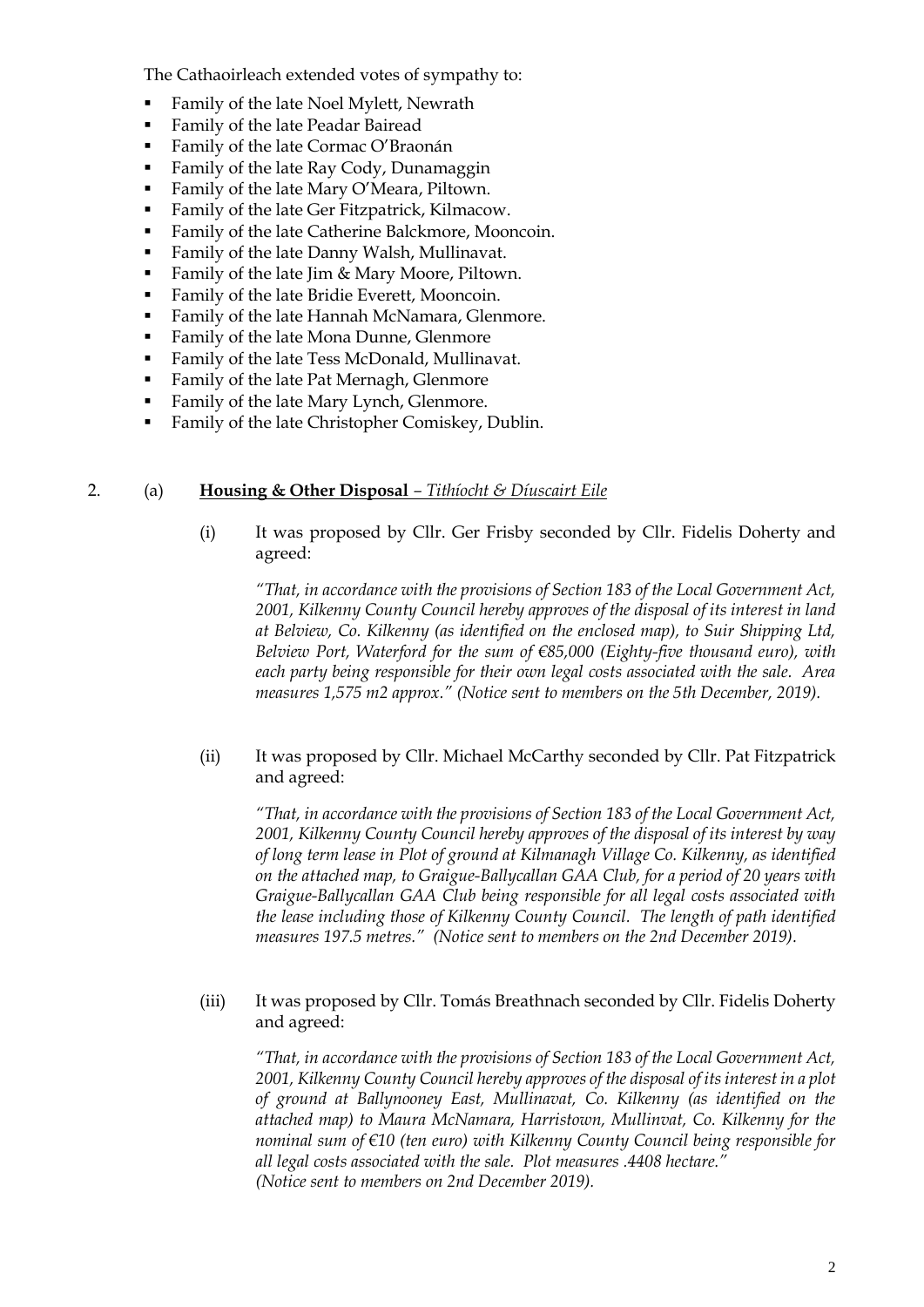### (iv) It was proposed by Cllr. Michael McCarthy seconded by Cllr. Pat Fitzpatrick and agreed:

*"That, in accordance with the provisions of Section 183 of the Local Government Act, 2001, Kilkenny County Council hereby approves of the disposal of its interest in a plot of ground at Duninga, Goresbridge, Co. Kilkenny (as identified on the attached map) to Patrick Walsh and Ailish Walsh, Duninga, Goresbridge, Co. Kilkenny for the nominal sum of €100 (one hundred euro) with the Purchaser being responsible for all legal costs associated with the sale, including those of Kilkenny County Council. Plot measures .206 hectares. (Notice sent to members on 2nd December 2019)*

### (b) **Planning**

## (i) **Taking in Charge: Inis Alainn Fiddown**

It was proposed by Cllr. Pat Dunphy seconded by Cllr. Tomás Breathnach and agreed:

*"That the County Council of the County of Kilkenny, in exercise of the powers conferred on them by Section 11 of the Roads Act 1993 and in compliance with Section 180 of the Planning & Development Act, 2000 as amended by Section 59 of the Planning & Development Act 2010, hereby declares the road listed in the Public Notice and listed below to be a Public Road."*

*ESTATE: 15 No. Units at Inis Alainn, Fiddown, Kilkenny [TC 112]*

### **Taking in Charge: Chapel View Stoneyford**

It was proposed by Cllr. Deirdre Cullen seconded by Cllr. Michael Delaney and agreed:

*"That the County Council of the County of Kilkenny, in exercise of the powers conferred on them by Section 11 of the Roads Act 1993 and in compliance with Section 180 of the Planning & Development Act, 2000 as amended by Section 59 of the Planning & Development Act 2010, hereby declares the road listed in the Public Notice and listed below to be a Public Road."*

*ESTATE: 36 No. Units at Chapel View, Stoneyford, Kilkenny [TC 55]*

### **Taking in Charge: Hunters Wood Newmarket**

It was proposed by Cllr. Michael Doyle seconded by Cllr. Pat Dunphy and agreed:

*"That the County Council of the County of Kilkenny, in exercise of the powers conferred on them by Section 11 of the Roads Act 1993 and in compliance with Section 180 of the Planning & Development Act, 2000 as amended by Section 59 of the Planning & Development Act 2010, hereby declares the road listed in the Public Notice and listed below to be a Public Road."*

*ESTATE: 3 No. Units at Hunters Wood, Newmarket, Kilkenny [TC 109]*

# (ii) **Taking in Charge: Ard Glas, Ban Ard, Tuar Na mBlath, An Grianan, An Cuainin at Abbeylands, Ferrybank, Kilkenny**

It was proposed by Cllr. Ger Frisby seconded by Cllr. Pat Dunphy and agreed:

*"We, the Members of Kilkenny County Council approve the initiation of proceedings for the taking in charge of the following developments in accordance with Section 11 of the Roads Act 1993 and in compliance with Section 180 of the Planning & Development Act, 2000 as amended by Section 59 of the Planning & Development Act 2010"*

### *Development*

*TC 20: Ard Glas, Ban Ard, Tuar Na mBlath, An Grianan, An Cuainin at Abbeylands, Ferrybank, Co. Kilkenny*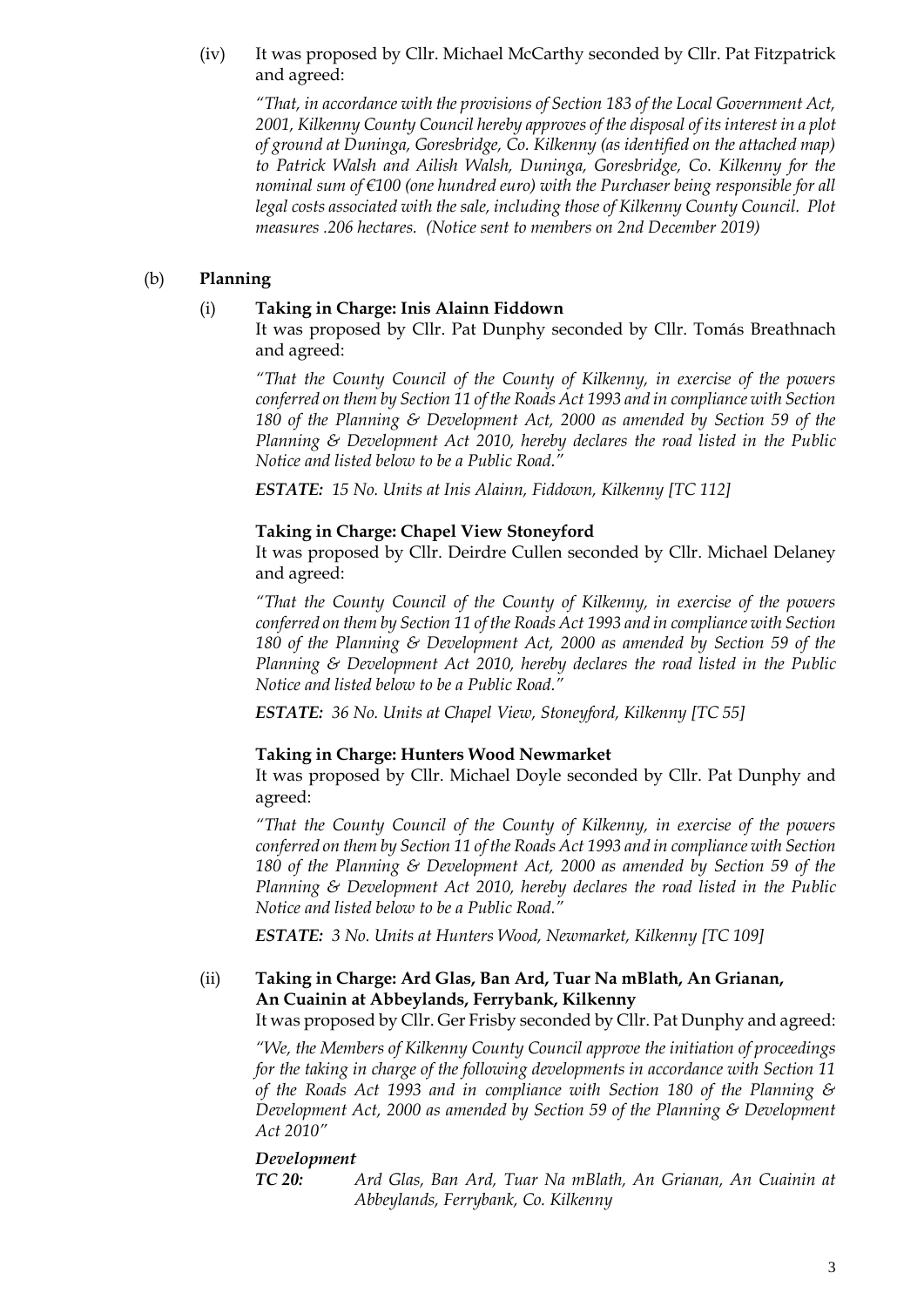#### (i) **Taking in Charge: Kings Court, Callan, Co. Kilkenny**

It was proposed by Cllr. Deirdre Cullen seconded by Cllr. Michael Delaney and agreed:

*"We, the Members of Kilkenny County Council approve the initiation of proceedings for the taking in charge of the following developments in accordance with Section 11 of the Roads Act 1993 and in compliance with Section 180 of the Planning & Development Act, 2000 as amended by Section 59 of the Planning & Development Act 2010"*

#### *Development*

*TC 117: Kings Court, Bolton, Callan, Co. Kilkenny*

#### (iii) **Launch of "Kilkenny Shopfronts Through The Ages"**

Mr. Sean McKeown introduced the Project undertaken by Planning and Library staff on "Kilkenny Shopfronts through the Ages". He advised that this project has been worked on by a Planning Graduate currently employed by the Council.

Ms. Josephine Coyne, County Librarian gave a presentation on the Kilkenny Digital Archive Platform. In the presentation she gave an overview on the following:

- Purpose and need of Platform.
- Process taken to develop it, the content already uploaded.
- Outcomes for review of archives for use by the public.
- Links with other national institutions for potential development and extension of the Archive material.

Ms. Sarah Jane Condon, Graduate Planner gave a PowerPoint presentation on the work undertaken to develop the archive of material for the project "Shopfronts through the Ages". She gave an overview on the following:

- Origins of the Project.
- Historical Data received and uploaded.
- Shopfront strategy, policy and guidance and enforcement.
- Sources of photos.
- Benefits for Planning.
- Overview on how to access the archive.

In her presentation there were a number of photos displayed from various surveys undertaken by the Planning staff over a number of years. She advised that this will be a resource for the people of Kilkenny and any potential new owners of commercial buildings.

Cllr. Malcolm Noonan commended the staff for this project. He welcomed the archive of all the photos taken throughout the years. He requested that the Council prepare design guidelines for new owners of premises.

#### (c) (i) **Approval of Term Loan from for €5 million**

Mr. Martin Prendiville gave a PowerPoint presentation on the Capital Programme 2020-2024 and the requirement to approve a term loan of  $\epsilon$ 5 million for drawdown in 2020.

In his presentation he gave an overview on the following:

- Five Year Capital Programme for 2020 2024 will be presented to the Council in Q1 2020.
- Schedule of current projects underway.
- Schedule of Projects pre construction.
- Overview of existing non-mortgage Term Loans.
- Details of new loan terms.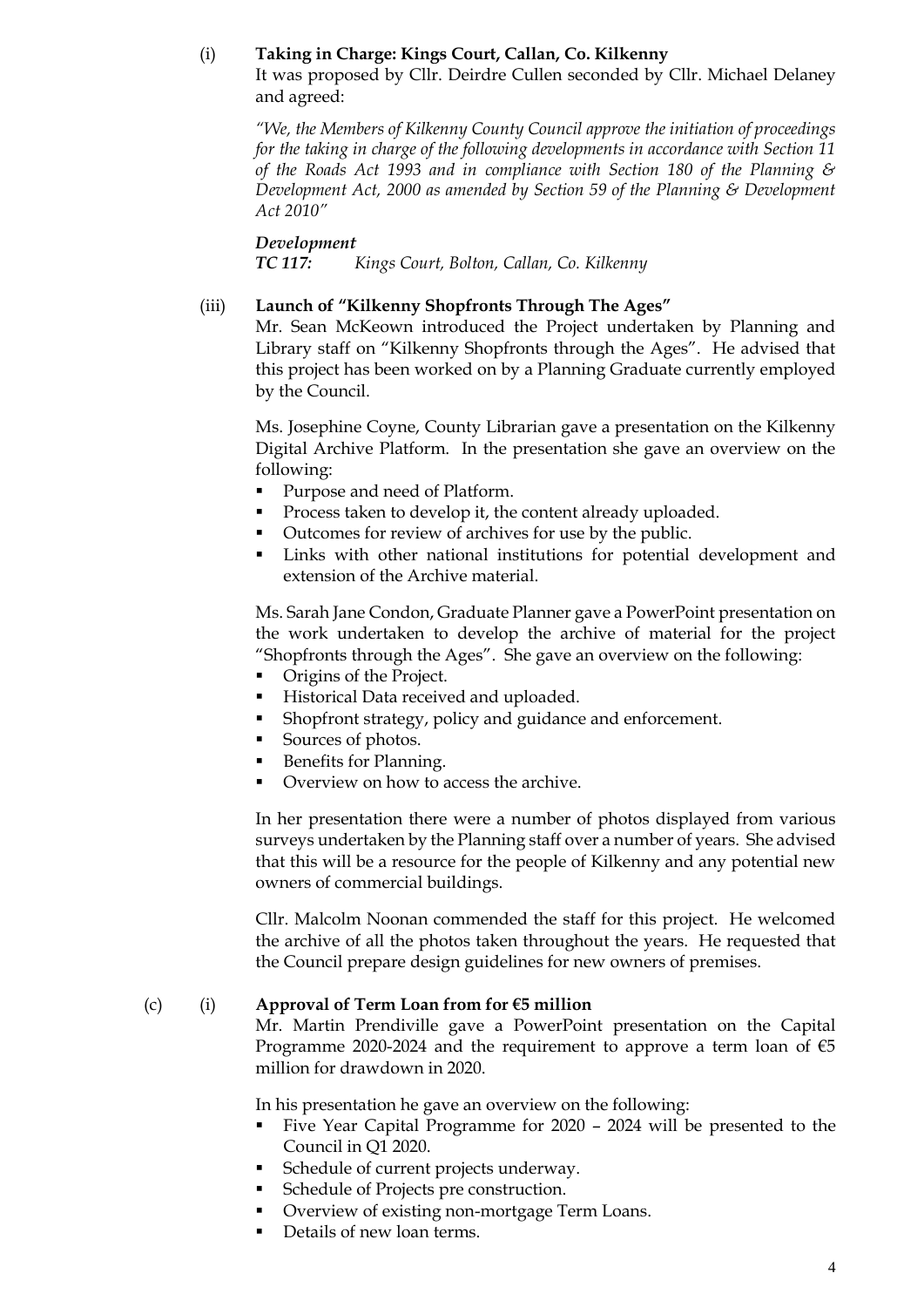He advised Members that provision for payment of this term loan of  $\epsilon$ 5 million is included in the Budget approved by Members in November 2019. It is recommended to the Elected Members to approve the term loan of  $\epsilon$ 5 million. When approval of Council is received, application will be submitted to Department for approval. It is anticipated that the drawdown of this loan from HFA will be in March 2020.

It was proposed by Cllr. Martin Brett, seconded by Cllr. John Coonan and agreed:

*"That subject to the sanction of the Minister for Housing, Planning & Local*  Government, Kilkenny County Council hereby approves the raising of a term loan of *up to €5,000,000 for Capital Projects."*

### (d) (i) **Chief Executive's Monthly Report**

Ms. Colette Byrne, Chief Executive presented her monthly report.

Cllrs. Pat Fitzpatrick, Tomás Breathnach, Eugene McGuinness, David Fitzgerald and Andrew McGuinness raised queries in relation to the following:

- Overdraft clarify why it has been used.
- **Example 1** Issues with Irish Water for not responding to Members reps and not attending the Council Meeting.
- Quality of water in Castlecomer, Mooneenroe and Coon.
- **EXECUTE:** Issues with work of Irish Water Contractors.
- Status of MASP for Waterford City.
- **•** Status on setting up Regional Forum.
- Retail strategy for the region.
- Clarify why expenditure to-date is exceeding the adopted budget how will shortfall be met.
- Status of Northern Ring Road extension.

Mr. Prendiville responded to the financial issues. Overdraft is used where our expenditure on capital project has been incurred and there is a time lag before grants are received from the relevant departments. Expenditure incurred in excess of the approved budget is due to increased allocation of grants for Roads, Housing etc.

Mr. Sean McKeown advised that there has been no progress on MASP. There is an objective in the RSES for Regional Forum and Retail Strategy. Each local authority is currently preparing their own retail strategy.

Mr. Tim Butler advised that application for funding of Consultants to prepare the relevant reports for the Northern Ring Road extension has been made. A decision is awaited.

He advised that the provision of water in Coon maybe in relation to a private supply and he will follow up on this.

He further advised that Irish Water have responded to our letters and will not attend a Council Meeting. Irish Water hold clinics for Members. Following discussions with the CPG, it is recommended that the Elected Members submit their reps two weeks in advance of clinics and that Irish Water will be requested to have responded at the clinics. An Engineer will visit the works at Fatima Place, Kilkenny.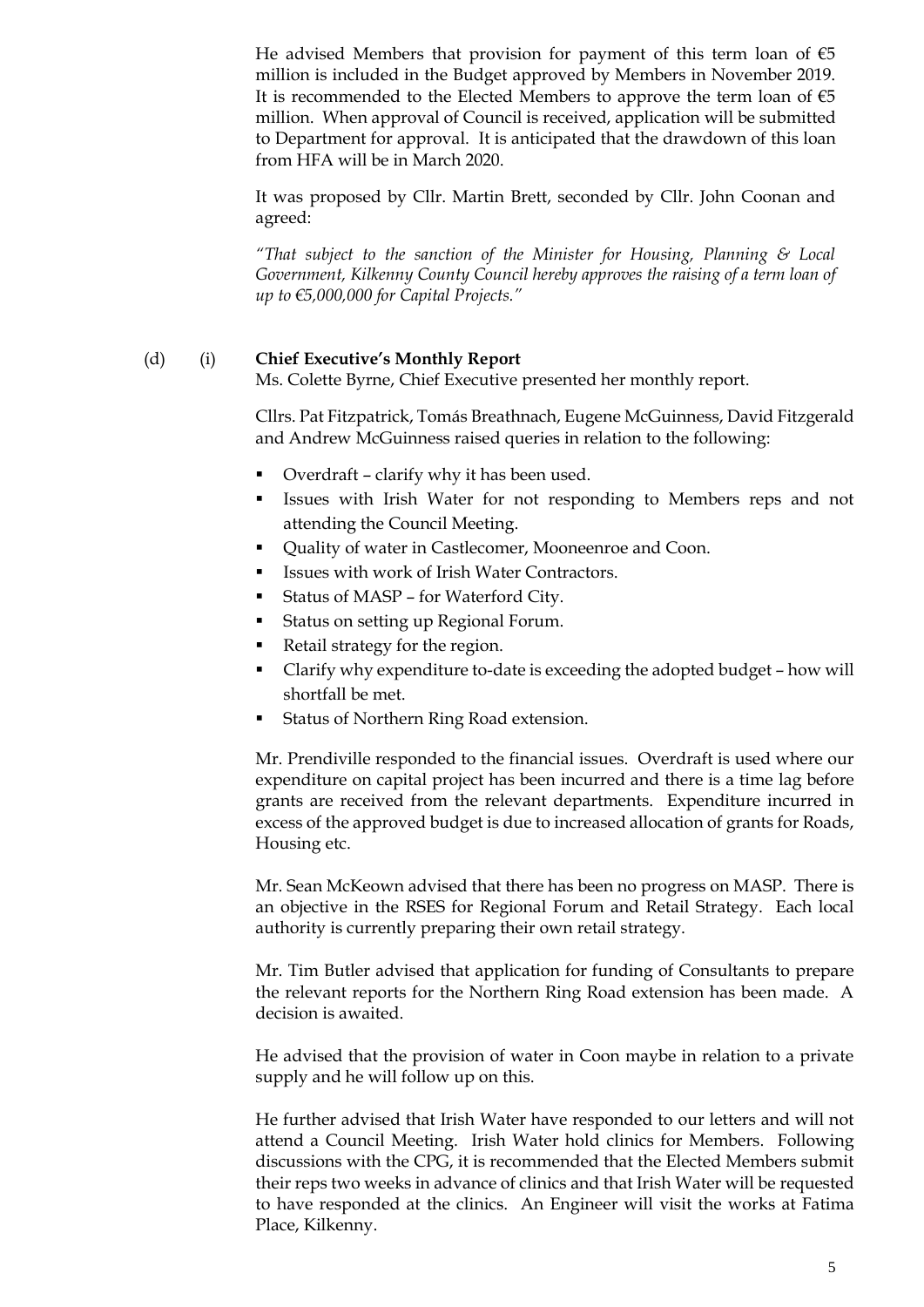# (ii) **Kilkenny Civic Trust**

Mr. Ciaran Conroy, Chief Executive of Kilkenny Civic Trust gave a PowerPoint presentation on Kilkenny Civic Trust. In his presentation he gave an overview on the following:

- Board of Kilkenny Civic Trust.
- Properties been managed by Kilkenny Civic Trust.
- Purpose of Kilkenny Civic Trust, contribution made to Kilkenny.
- Overview of improvements made to Butler House and Castle Yard.
- Plans for the future, growth of the business.
- Medieval Mile Museum operation, visits, developing new experiences.
- Use of Museum for festivals/events.
- Customer Feedback on the Medieval Mile Museum
- **•** Financial Performance of Medieval Mile Museum.
- Plans for growth of business in Medieval Mile Museum.
- Overview on "Human Remains" Project and feedback.

He thanked the Members for the opportunity to give this presentation and for the support of the Elected Members.

Contributions were received from Cllrs. Peter Cleere, John Coonan, Pat Fitzpatrick and Tomás Breathnach in relation to operations of Kilkenny Civic Trust and the opening up of the gardens to the public.

Ms. Colette Byrne complimented and acknowledged the staff of Kilkenny Civic Trust for their ongoing work and in particular for their management of the Medieval Mile Museum.

### 3. **Correspondence**

Letter from Richard Bruton, TD, Minister for Communications, Climate Action & Environment in connection with plastic waste was taken as read and noted.

- 4. **Business Adjourned From a Previous Meeting** None.
- 5. (i) **Schedule of Meetings from November 2019 to February 2020** It was proposed by Cllr. Eugene McGuinness, seconded by Cllr. Pat Fitzpatrick and agreed.

#### 6. **Consideration of Reports and Recommendations of Committees of the Council**

- (i) **Chairman's Report of SPC 3: Housing** It was proposed by Cllr. Joe Malone, seconded by Cllr. Martin Brett and agreed "that the Chairman's Report of SPC 3: Housing" held on Wednesday, 24th April, 2019 is hereby read and noted.
- 7. **Other Business set forth in the Notice convening the Meeting–** None.
- 8. **Conferences – Request for approval to Attend** It was proposed by Cllr. Martin Brett, seconded by Cllr. John Brennan and agreed.
- 9. **Matters Arising from Minutes**

None